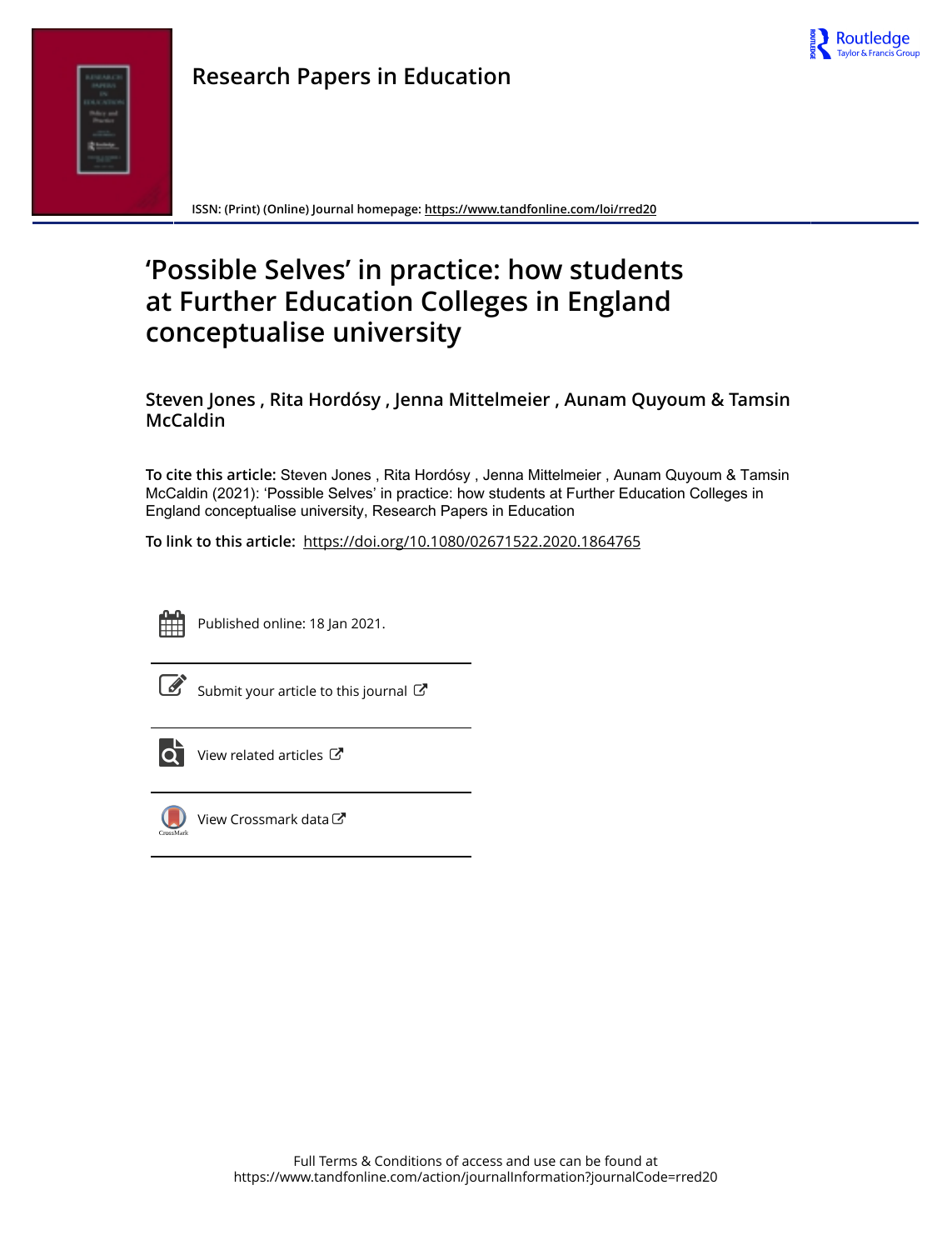

Check for updates

# **'Possible Selves' in practice: how students at Further Education Colleges in England conceptualise university**

Steven Jones D<sup>[a](#page-1-0)</sup>, Rita Hordósy D<sup>[b](#page-1-0)</sup>, Jenna Mittelmeie[r](http://orcid.org/0000-0002-6037-822X) D<sup>[c](#page-1-1)</sup>, Auna[m](http://orcid.org/0000-0003-3637-543X) Quyoum D<sup>[d](#page-1-1)</sup> and Tamsin McCaldi[ne](#page-1-2)

<span id="page-1-2"></span><span id="page-1-1"></span><span id="page-1-0"></span><sup>a</sup>Manchester Institute of Education, The University of Manchester, Oxford Road, Manchester, UK; <sup>b</sup>School of Education, Faculty of Social Sciences, University of Nottingham, Wollaton Road, Nottingham, UK; c Manchester Institute of Education, The University of Manchester, Oxford Road, Manchester, UK; dSchool of Education, The University of Sheffield, Western Bank, Sheffield, UK; <sup>e</sup>Manchester Institute of Education, The University of Manchester, Oxford Road, Manchester, UK

#### **ABSTRACT**

This paper reports on a project in the North of England that looks at the college-to-university decision-making processes of non-traditional students through the conceptual lens of 'Possible Selves', as initially developed by Markus and Nurius (1986) and applied to higher education by Harrison (2018), Henderson (2019) and others. Our data involves in-depth interviews with young people, and with the college staff responsible for advising and guiding them, at Further Education Colleges from which the rate of transition to university is lower than the national average. Our findings show that young people talk about their 'like-to-be' and 'like-to-avoid' futures in complex and selfregulated ways, often moderating how they articulate aspiration to align with external discourses, such as those projected by college staff. Students also demonstrate a keen awareness of structural limits, effectively constructing future selves which, though 'elaborated', reflect counter-reading of dominant narratives around financial selfimprovement as achieved via the 'full' university experience. The 'Possible Selves' approach is therefore found to be enabling as a mediating artefact for researchers, and valuable for identifying policy-relevant points of tension between students and their college staff.

#### **ARTICLE HISTORY**

Received 9 Oct 2020 Accepted 12 December 2020

#### **KEYWORDS**

Possible Selves; college-touniversity transition; student debt; further education; stayat-home students; social justice

#### **Introduction**

<span id="page-1-6"></span><span id="page-1-5"></span><span id="page-1-4"></span><span id="page-1-3"></span>The 'Possible Selves' model has its roots in psychology (Markus and Nurius [1986\)](#page-16-0) and offers a way to explore how individual futures are imagined through reported 'like-to-be' and 'like-to-avoid' versions of the self. Markus and Nurius ([1986\)](#page-16-0) characterise the former as ideal (imagined) selves and the latter as the selves that we most fear becoming. Though the model has been applied in diverse contexts (see Henderson, Stevenson, and Bathmaker [2019](#page-15-0), 1), including the possible selves of adult women with eating disorders (Erikson, Hansson, and Lundblad [2012](#page-15-1)), its potential to offer a theoretical underpinning for university access (Harrison [2018\)](#page-15-2) has attracted most recent attention. This is partly because the model allows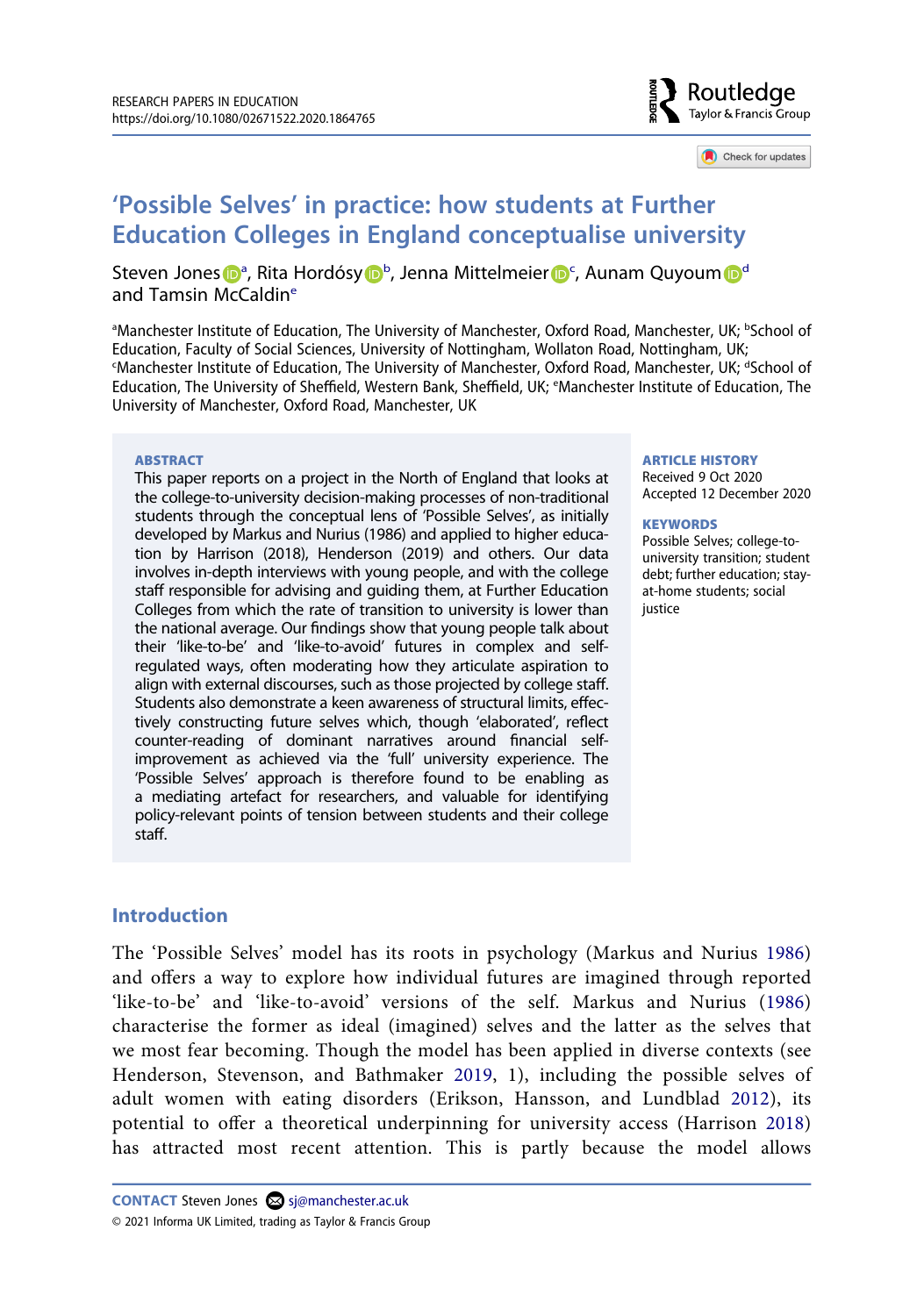<span id="page-2-4"></span>researchers and practitioners to move on from discredited discourses of raised aspirations (Harrison and Waller [2018;](#page-15-3) Henderson [2019\)](#page-15-4), and allows the voice of young people to emerge more clearly.

The conceptual potential of the 'Possible Selves' is discussed extensively in the literature (see Henderson, Stevenson, and Bathmaker [2019\)](#page-15-0), with the model presented as a window into the thinking of students as they negotiate complex educational choices. By more fully understanding the psychological and emotional ways in which young people process the information presented to them and the options available, structural critiques of wider society can be developed. The model also has potential to influence policy, given its insights into how young people conceptualise and navigate post-18 educational and vocational routes. However, attempts to put the model into practice have so far been less common, and the model has remained largely at the theoretical level. We address this gap in the literature through questions about the extent to which 'Possible Selves' can act as both a data collection artefact and as an analytic lens through which local education contexts can be assessed and interpreted. We also consider how 'Possible Selves' can illuminate the policy issue in new and important ways. In particular, we evaluate students' engagement with – and sometimes disruption of – dominant discourses around 'choice'. We focus closely on the tensions that arise when 'like-to-be' selves are projected on to young people that do not correspond with their own imagined futures.

Our data involve the views and dispositions of young people attending Further Education Colleges (FECs) in one city in the North of England. Progress to university from our chosen FECs is persistently beneath target, and anecdotal evidence suggests that transitional difficulties arise because the predominantly working-class students perceive themselves to 'stand out' rather than 'fit in' – to borrow Reay, Crozier, and Clayton's ([2010\)](#page-16-1) terms – within more elite education contexts. The originality of our research lies both in the questions being addressed (why young people on some routes remain more likely to self-exclude from higher education) and the heuristic through which those questions are critically answered (which 'selves' emerge during key decision-making moments). The study is contextually novel because it is the first that specifically uses the 'Possible Selves' to examine the college-to-university transitions of FEC students.

#### **Research Context**

<span id="page-2-6"></span><span id="page-2-5"></span><span id="page-2-3"></span><span id="page-2-2"></span><span id="page-2-1"></span><span id="page-2-0"></span>In England, progression from different types of secondary educational institutions to university has been the focus of research for several decades. Ball, MacRae, and Maguire ([1999\)](#page-14-0) outlined the daunting market of post-16 educational provision and explored how young people attempt to navigate it, while Archer and Hutchings ([2000\)](#page-14-1) focused at the underlying reasons for self-exclusion in such an environment. At the local level, Beaumont, Moscrop, and Canning [\(2016](#page-14-2)) reported misalignment between the guidance given to students by colleges and the expectations of their universities, a 'gap' subsequently explored by Jones [2018](#page-15-5)). Though researchers such as Lehmann ([2009](#page-16-2)) moved beyond deficit models to celebrate the learning strategies that working-class students mobilise, cultural fears about assimilation within more elite educational environments remain live for many students (Bathmaker, Ingram, and Waller [2013](#page-14-3)). Working-class students in particular are said to face 'considerable identity work' (Reay, Crozier, and Clayton [2010](#page-16-1), 120) as they attempt to fit in at English universities.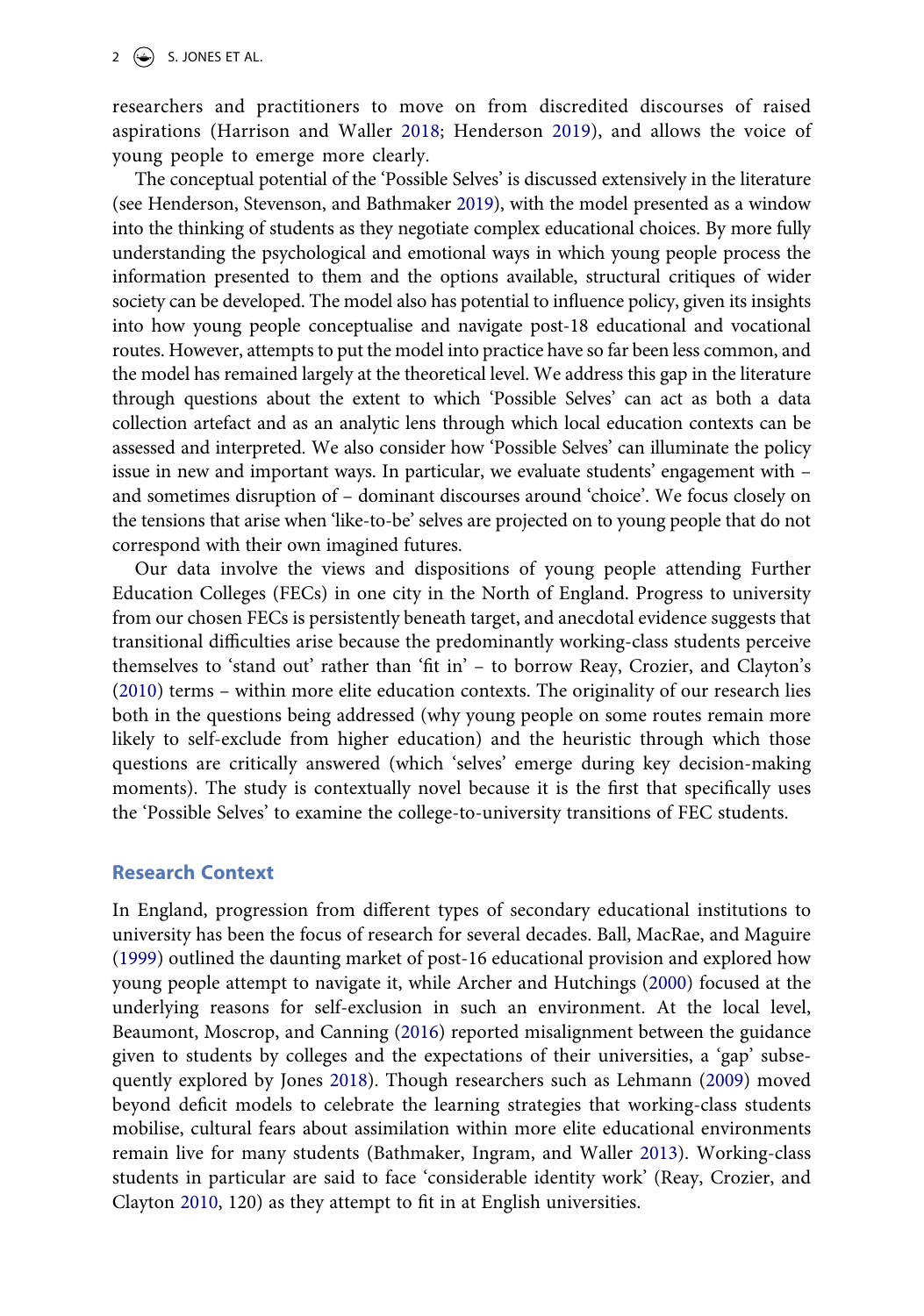<span id="page-3-7"></span><span id="page-3-2"></span><span id="page-3-1"></span>In a rapidly changing context of post-16 educational provision in England (McCaig [2016](#page-16-3)), information, advice and guidance (IAG) become crucial to support learners. In 2010, independent career guidance became a statutory requirement for all young people in England. However, research suggests that the move to provide this within schools, rather than at the wider (Local Authority) level, has impacted negatively on the provision of expert careers education (Acquah et al. [2017](#page-14-4)). Moote and Archer [\(2018](#page-16-4)) raise specific equity issues based on differing school resources, and warn of a potential bias deriving from guidance with a narrow focus on subject and institutional choice. Questions continue to be raised about whether tertiary qualifications are necessary for all (Atkins [2017](#page-14-5)). Further, subject and qualification choices have been shown to facilitate, or limit, access to universities in general (Baker [2019](#page-14-6)), and to more elite institutions in particular (Boliver [2013](#page-15-6)), with Abrahams [\(2018](#page-14-7)) pointing to the inequalities in subject options available at different types of universities. Institutional and discipline choice, as well as attainment at secondary level, remain highly stratified based on socio-economic characteristics (Crawford et al. [2017](#page-15-7)). National trends in participation (Universities and Colleges Admissions Service [2020\)](#page-16-5) confirm that FEC learners in England are less likely than other learners to envision university as part of their future.

#### <span id="page-3-9"></span><span id="page-3-4"></span><span id="page-3-3"></span><span id="page-3-0"></span>**Theoretical Framework**

'Possible Selves' are characterised by Markus and Nurius [\(1986](#page-16-0)) as a bridge between the present and the future. In this regard, students' imaginable futures are influenced by both attractiveness (i.e. what they want for their lives) and realism (i.e. perceived limitations within their immediate sociocultural surroundings). Across the realm of prospective futures, students envisage desirable possibilities ('like-to-be' selves) and undesirable possibilities ('like-to-avoid' selves), as Harrison ([2018](#page-15-2)) describes. Oyserman et al. ([2004\)](#page-16-6) show that improved academic outcomes follow when 'self-regulation' takes place. In other words, where young people are able to articulate their like-to-be selves, they become more likely to mobilise appropriate strategies for realising their vision. Within this framework, it becomes necessary to recognise students' multiple perspectives, the means by which they are acquired, and the role that university plays in leveraging access to these futures (Henderson [2019](#page-15-4)).

Particularly relevant here is the notion of 'elaboration', as mentioned by Markus and Nurius ([1986\)](#page-16-0) and developed by Oyserman et al. [\(2004\)](#page-16-6). The meaning of 'elaboration' goes beyond its use in everyday discourse, capturing not only the way in which individuals talk about their future, but the clarity of that vision and, importantly, the clarity of the steps needed to realise it. Elaboration incorporates the processes by which an individual strategises their future to become or avoid a possible self. According to Harrison and Waller [\(2018\)](#page-15-3), it reflects the extent to which possible selves are fully formed. The more sophisticated and detailed the 'roadmap' (Oyserman et al. [2004\)](#page-16-6), the more vivid the possible self becomes, and the more confident the young person is about broader strategy as well as the intermediate steps that need to be taken. Clear elaboration increases the likelihood of realisation (Cross and Markus [1991](#page-15-8)).

<span id="page-3-8"></span><span id="page-3-6"></span><span id="page-3-5"></span>However, the 'Possible Selves' model is not without complications and drawbacks. Erikson ([2007](#page-15-9)) pressed for a clearer definition, drawing attention to a number of common misinterpretations, and Henderson ([2019](#page-15-4)) warns that the model's emphasis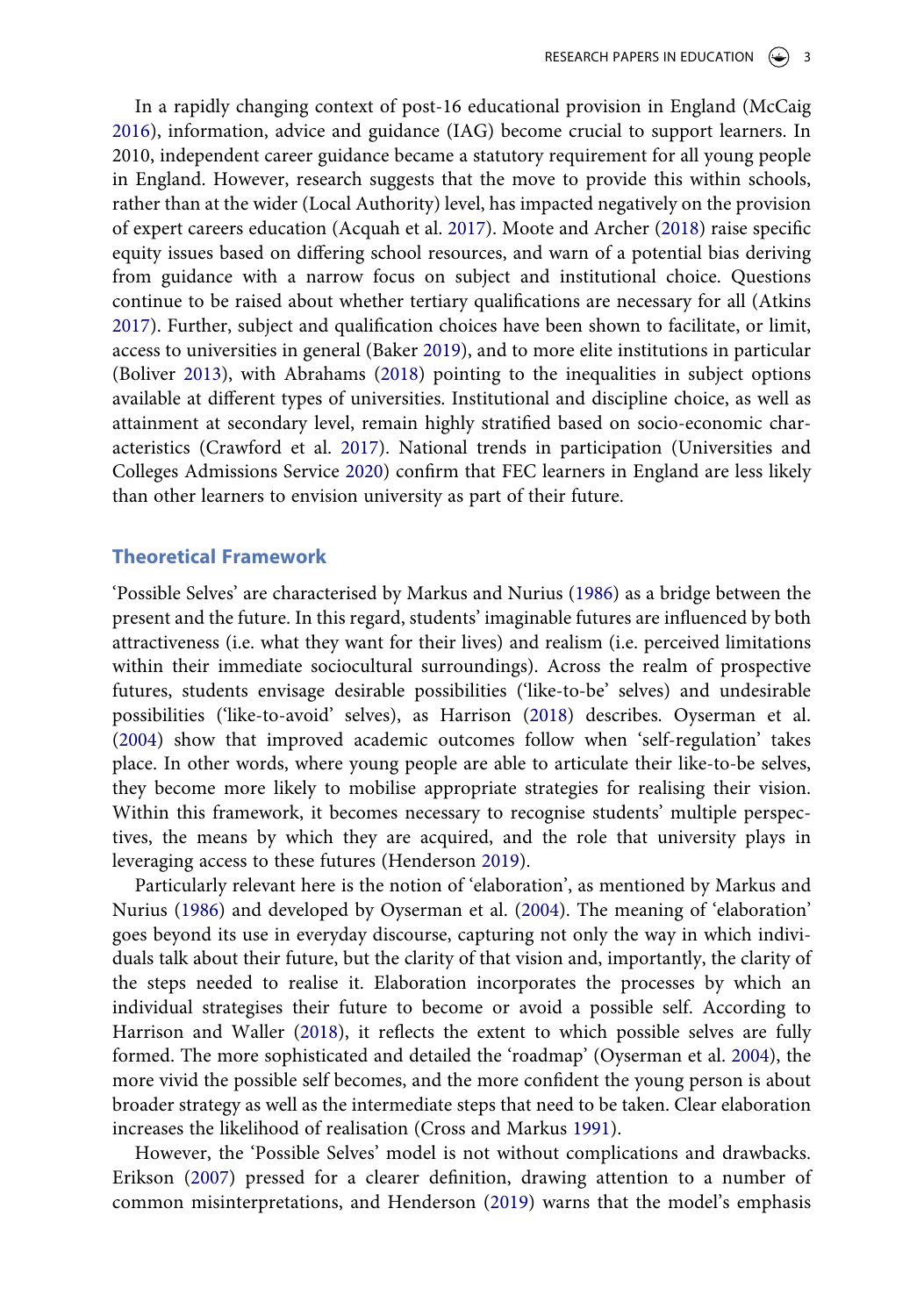$4 \quad (*)$  S. JONES ET AL.

on the individual, rather than on her environment, risks undermining more structural analysis of systematic inequalities. We are therefore careful to guard against the theoretical framework returning us to approaches that bring ambiguity to an already imprecise field, or unwittingly reproduce stereotypes that impose further deficits on to the student.

# **Methodology**

The project teams were commissioned to investigate the progression of FEC students to university by a network which works with schools, colleges and universities to help young people access university as part of the UK's National Collaborative Outreach Programme. We were asked to probe learner attitudes and intentions towards higher education, to understand more about the provision of IAG, and to review structural and logistical barriers.

Once ethical approval for all data collection was successfully sought from the host institution, we conducted 14 face-to-face, semi-structured interviews with FEC students from three institutions who were aged 16–18 and undertaking (Level Three) qualifications that allow for university entry. We used individual approaches rather than group interviews or surveys in recognition of the personal and potentially emotional nature of research that seeks to map students' futures and career intentions. Our original aim of interviewing two or three students from each of the FECs in the outreach partnership, reaching a total of 20 to 30 participants, was constrained by administrative issues resulting from both a pressed timeframe and a lack of institutional buy-in from some FECs. However, in three FECs, students were selected and approached by a gatekeeper to take part in the research. These students were studying a wide range of courses and were in different years of study within their Level Three qualifications. Our analysis centres on social class because other factors, such as ethnicity, were difficult to assess and control for given our limited sample size. We note that caring responsibilities may also be salient to decision-making for some young people. Interviews took place in a private location on students' college campus and lasted approximately an hour. Students received the participant information and consent sheet in advance from the gatekeepers. These documents were also provided on the day by the interviewer. All data were managed in accordance with the host university's policies and protocols.

<span id="page-4-0"></span>In student interviews, the 'Possible Selves' model was used overtly as a mediating artefact ([Figure 1\)](#page-5-0), a visualisation to support and encourage conversation about the object in question (see, for example, Bahn and Barratt-Pugh [2013\)](#page-14-8). Student interviewees were asked to list and talk through their preferred future selves, their unwanted (and already jettisoned) future selves, and the mechanisms through which all imagined outcomes might be facilitated or denied. [Figure 1](#page-5-0) acted as a prompt and a visual aid. Post-it notes were used to categorise 'like-to-be' and 'like-to-avoid' futures, with the model serving as a hands-on discussion tool throughout the interview and helping participants to talk more explicitly about their decision-making processes. Our research aim was to learn more about how and when choices are reached about university participation and what kind of personal dispositions are drawn upon during that process. The discussions were voice recorded, if the student agreed to this, and the final presentation of post-it notes was photographed.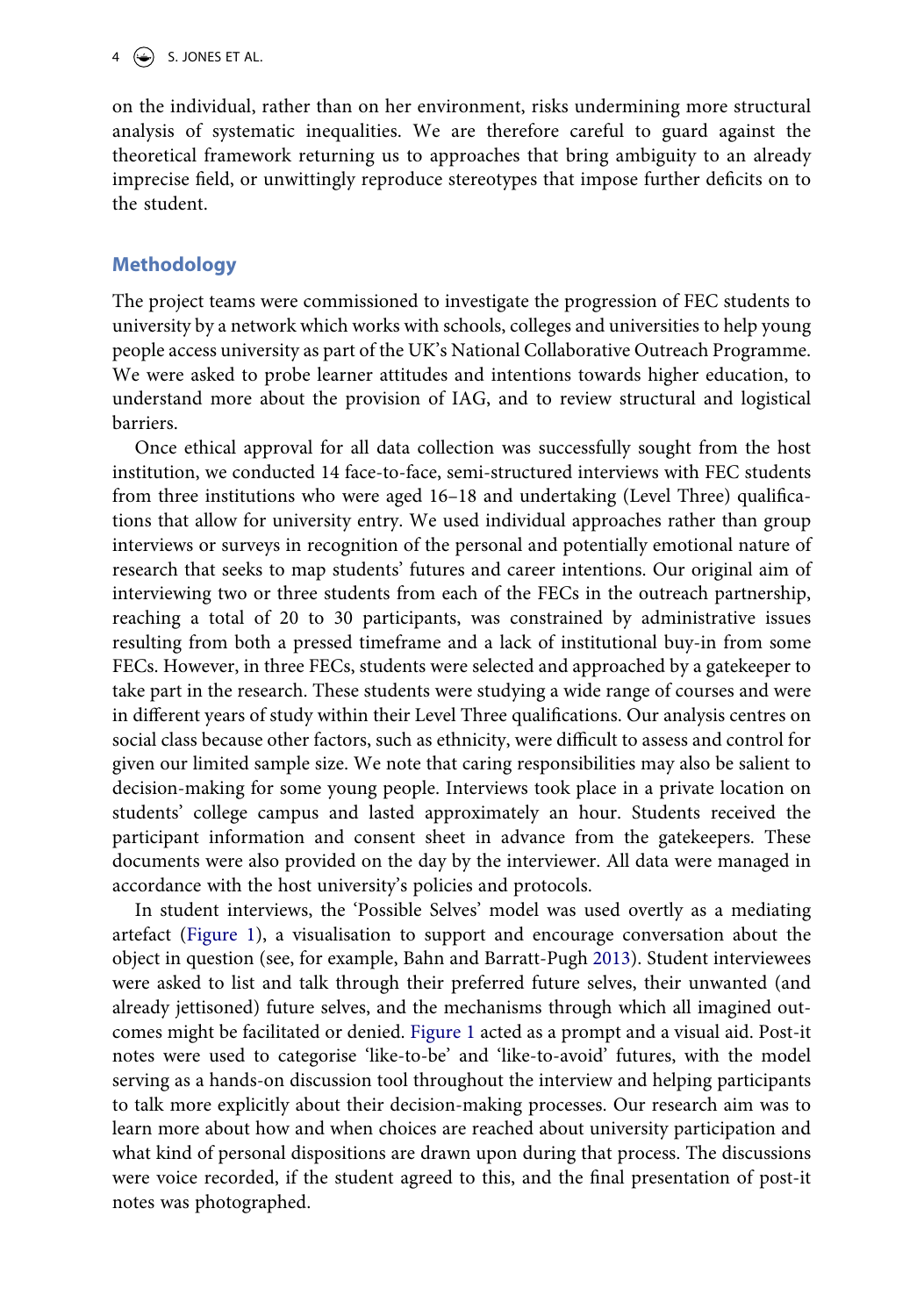<span id="page-5-0"></span>

**Figure 1.** Graphical representation of possible selves (based on Harrison [2018,](#page-15-2) 5)

We also conducted seven semi-structured interviews with staff involved in providing advice and guidance to students in some capacity within the FECs and the broader outreach partnership. These interviews aimed to gain a broader and more context-sensitive understanding of the potential institutional and structural challenges around providing advice to diverse cohorts of young people. Questions were asked about the perceived challenges students faced in career planning and the wider role of higher education in their futures. These interviews took place individually via telephone and most lasted approximately 30 to 45 minutes. Throughout the interviews, questions were again framed and organised using the 'Possible Selves' model, thus allowing comparison between the views of staff members and students towards higher education. However, [Figure 1](#page-5-0) was not used directly as a mediating artefact.

<span id="page-5-1"></span>The key themes presented in this paper were determined through sustained, structured discussion between the five members of the research team. We used the six-step model for thematic analysis suggested by Braun and Clarke ([2006,](#page-15-10) 87) as a guide: familiarisation with the data; generating initial codes; searching for themes; reviewing themes; defining and naming themes; and reporting. We did not use software tools for analysis of the student interviews, but we did use NViVo for the staff interviews. Transcripts were first read by individual members of the research team, followed by collaborative discussions about initial concepts. These discussions formed the basis for developing a coding strategy. Each transcript was coded by the original interviewer, and subsequently reviewed and revised by a second member of the team. Coded transcripts were then read by the full research team and follow-up collective deliberations helped to organise the findings and develop overarching themes. Our final themes are not intended to be exhaustive but rather to capture the essence of the interview data. We pay particular attention to issues over which incongruity was identified, whether between students and staff, students and their family, staff and their interpretation of national education policy, or students and their socio-cultural environment.

#### **Findings**

We discuss our findings in relation to two overarching themes. First, we examine recurring stay-at-home narratives among FEC students, tracing their roots and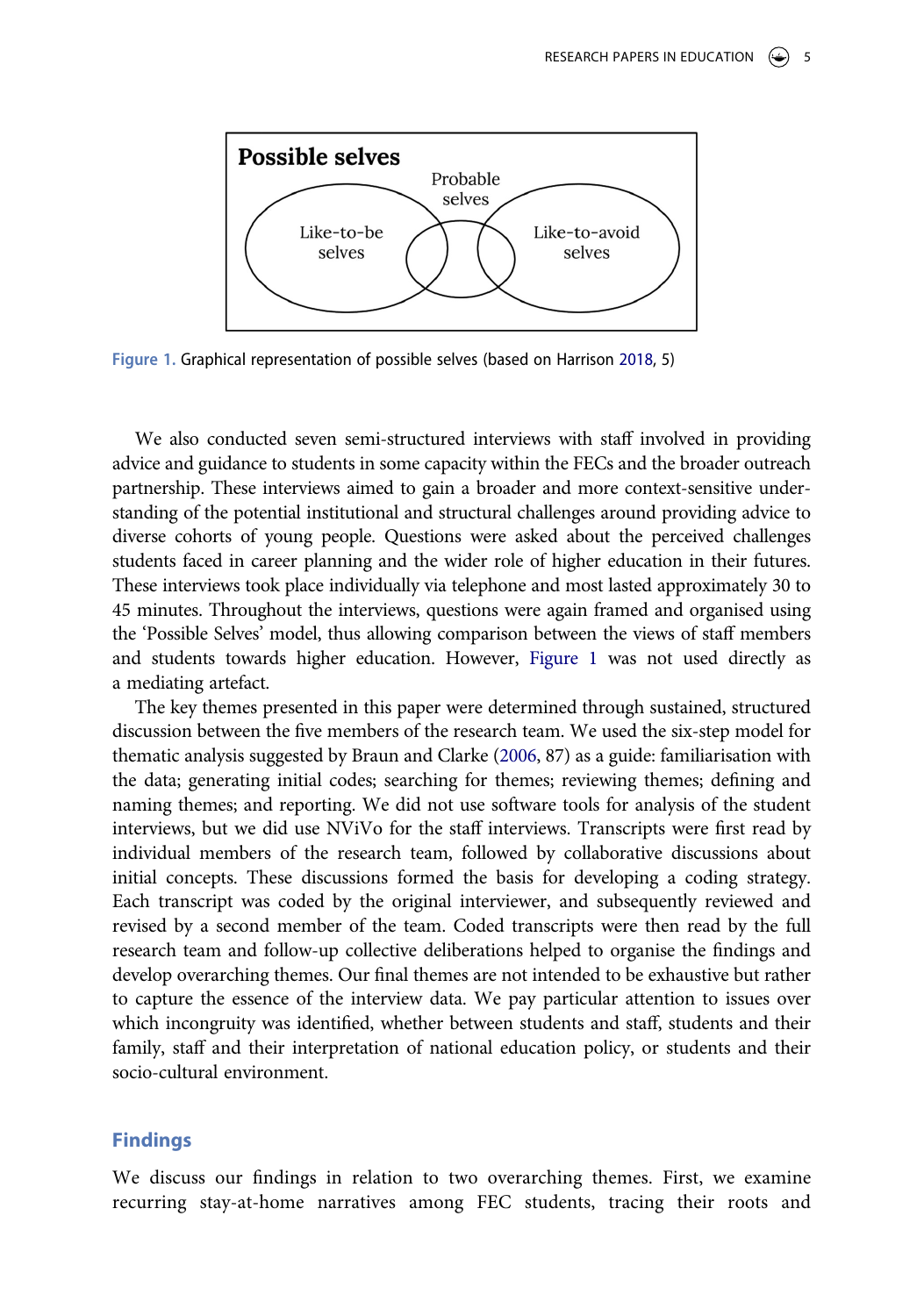considering the responses to them by college staff. Second, we examine students' projected financial selves, paying particular attention to their conceptualisation of ambition and, again, considering tensions between the students' imagined economic futures and those projected by staff. In both cases, we draw upon the 'Possible Selves' model as our primary interpretative lens. Emerging patterns are then examined more closely in the Discussion section.

#### *Theme 1: the 'like-to-be' self as the 'stay-at-home' self*

Within our data was a recurring mismatch between what students regarded as their optimal engagement mode in higher education and the pressure they perceived to engage in alternative ways. In pre-Covid times, this pressure stemmed in part from dominant public narratives of the 'full' university experience, often demanding that students live away from their family home to benefit maximally. However, the message was mediated and reinforced locally through the IAG received at the FEC. This geographical tension was recurring, with many students expressing a strong preference to remain living at the home during their degree but being made to feel as though such a decision would represent a compromise or 'sell-out'. This created a barrier to access: many students indicated that they would rather self-exclude from higher education than leave their home setting.

<span id="page-6-1"></span><span id="page-6-0"></span>Within the literature, stay-at-home students have sometimes been positioned problematically (e.g. Crozier et al. [2008;](#page-15-11) Clayton, Crozier, and Reay. [2009\)](#page-15-12) because their engagement levels are perceived to be lower than their peers. However, 20% of fulltime students at UK universities live with their parents or guardians during term-time. In 2018/19, this corresponded to 365,475 students, a rise from 327,300 five years earlier (Higher Education Statistics Agency [2020](#page-15-13)). For many of our interviewees, 'like-to-be' selves were firmly located in their immediate environment, often because family connections and friendship networks were highly valued. The 'like-to-avoid' self was often imagined as estranged from the home environment. Interviewees made statements such as 'it would be nice to stay close to my mum', 'based [here], you're still close to like your family and everything' and 'I'm more comfortable living at home.'

<span id="page-6-2"></span>Local knowledge was therefore 'collateral' (Holton [2015\)](#page-15-14) in that students felt empowered by their geographical familiarity and could avoid stepping into spaces that were culturally, as well as spatially, alien. Many emphasised that they were actively choosing to stay at home, and that their decision was not a reflection of under-confidence, poor guidance or a misunderstanding of what higher education involves. Only one of our interviewees acknowledged that they were frightened of leaving home: 'I don't know anything outside of this bubble, like this is just my world'.

However, FEC staff tended to interpret students' decisions through a less positive lens ('not very adventurous'), readily invoking a deficit model ('living away somewhere different is just not, it's just not on their radar really'). In interviews, staff positioned the traditional, middle-class model of going away to university as the common-sense norm. For some, this implicitly drew on their own experiences of higher education. Our staff interviewees found it genuinely difficult to understand why younger generations of students would remain at home, and thereby 'miss out' on the life-changing opportunities that they enjoyed during their own time at university. This stance was well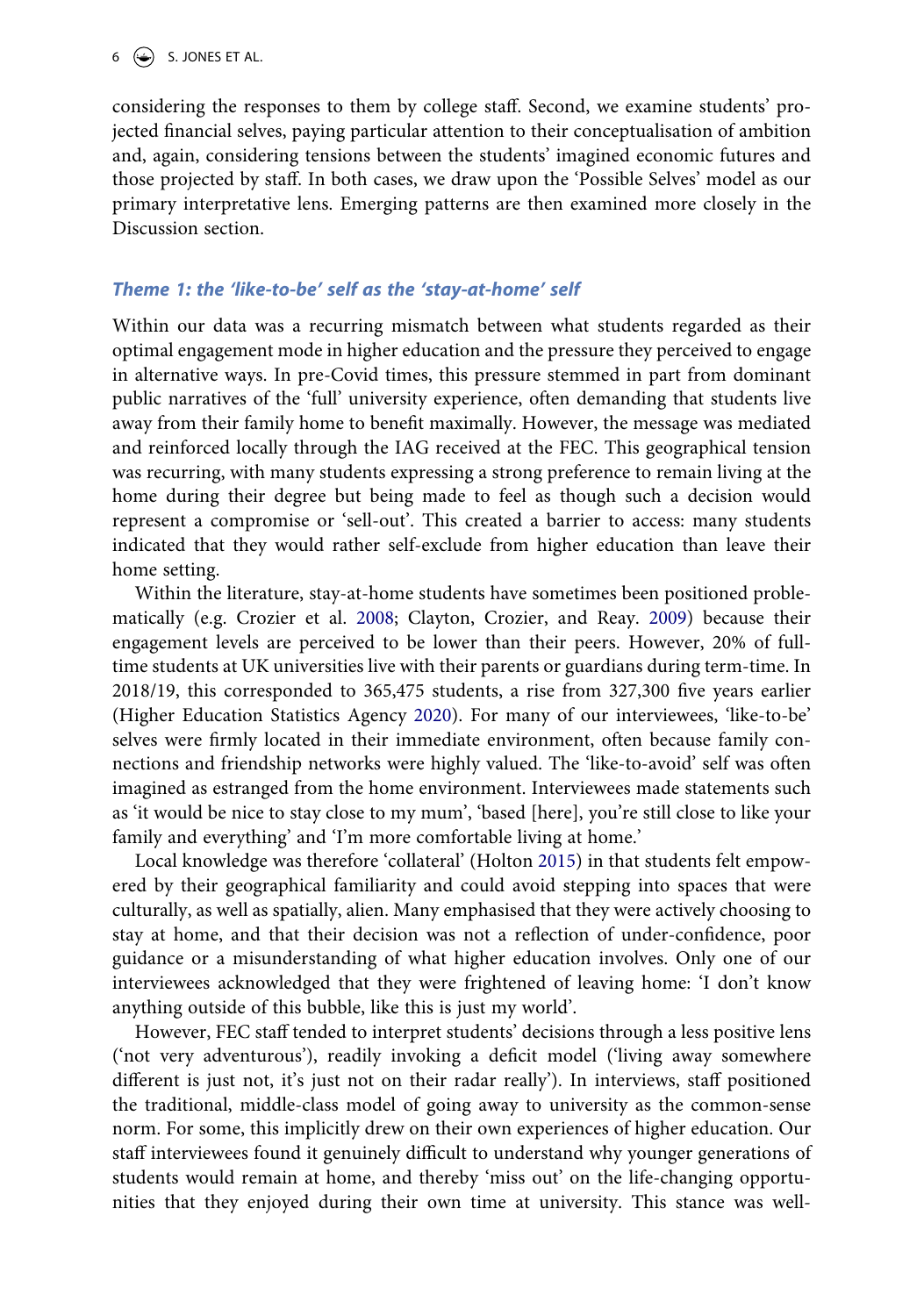intentioned, but perhaps insensitive to inter-generational and other differences: the cultural ties that bind many working-class families; the increasing role of technology in accessing 'experiences' vicariously; the keenly-felt need to avoid additional financial burdens.

Some staff members went further in expressing disapproval towards students, characterising them as under-committed and unwilling to invest time and energy into the decision-making process:

"I think they pick a subject area and then just pick where's local that they can do that. So, yeah, it's not kind of thinking 'oh what career do I want to go into?' For many students it isn't that long-term planning or vision. It's just kind of, again, it's kind of, 'what's easy and straightforward?' And I would say that, yeah, there's very, there isn't a lot of research that goes into making their choices, unfortunately." (FEC staff member)

We found little evidence in our student interviews of 'easy and straightforward' options being taken. Indeed, for many, the decision to continue studying required complex additional strategising, logistically and financially. Many students were juggling academic study with other commitments, including part-time work. Despite this, most were able to elaborate a long-term plan or vision for themselves, albeit not one that fitted neatly with the assumptions and expectations of the staff at their college.

As Holton [\(2015\)](#page-15-14) points out, home environments can be highly emotive and memoryladen places for young people. This helps to explains why the stay-at-home participation option is growing in popularity among young people (Higher Education Statistics Agency [2020\)](#page-15-13). When considering their participation options, many felt drawn to the perceived stability and security of a familiar place. Stay-at-home participation was socially, as well as economically rational, for most of our interviewees.

#### *Theme 2: the 'like-to-be' self as the financially comfortable self*

<span id="page-7-0"></span>Given the level of indebtedness associated with university participation in the English funding system (Belfield et al. [2017](#page-15-15)), it is not surprising that monetary considerations were to the fore of interviewees' minds. However, once again, the 'Possible Selves' models exposed a gap between the financial futures projected on to young people and those articulated directly. Students were aware of dominant narratives of higher education as a stepping stone to higher earnings, but tended to frame their potential graduate premium differently, and often in non-financial language.

Stability was the over-riding objective, with ambitions mostly articulated in terms of having an 'okay' career, a 'decent' salary and a 'comfortable' life. Again, the framing was positive. Students had rationally matched their goals to perceived local employment conditions, and modified their expectations accordingly. 'Just to have my own house and car and stuff like that' was the reported goal of one student, who then added:

"I'm not really fussed how big or, like, how small a house or car, and I'm not really too fussed about getting paid loads." (FEC student)

For some, the route to financial stability involved university, but many interviewees expressed misgivings about the narratives that surrounded them. Some felt that university was too forcefully imposed as the next step, making the point that work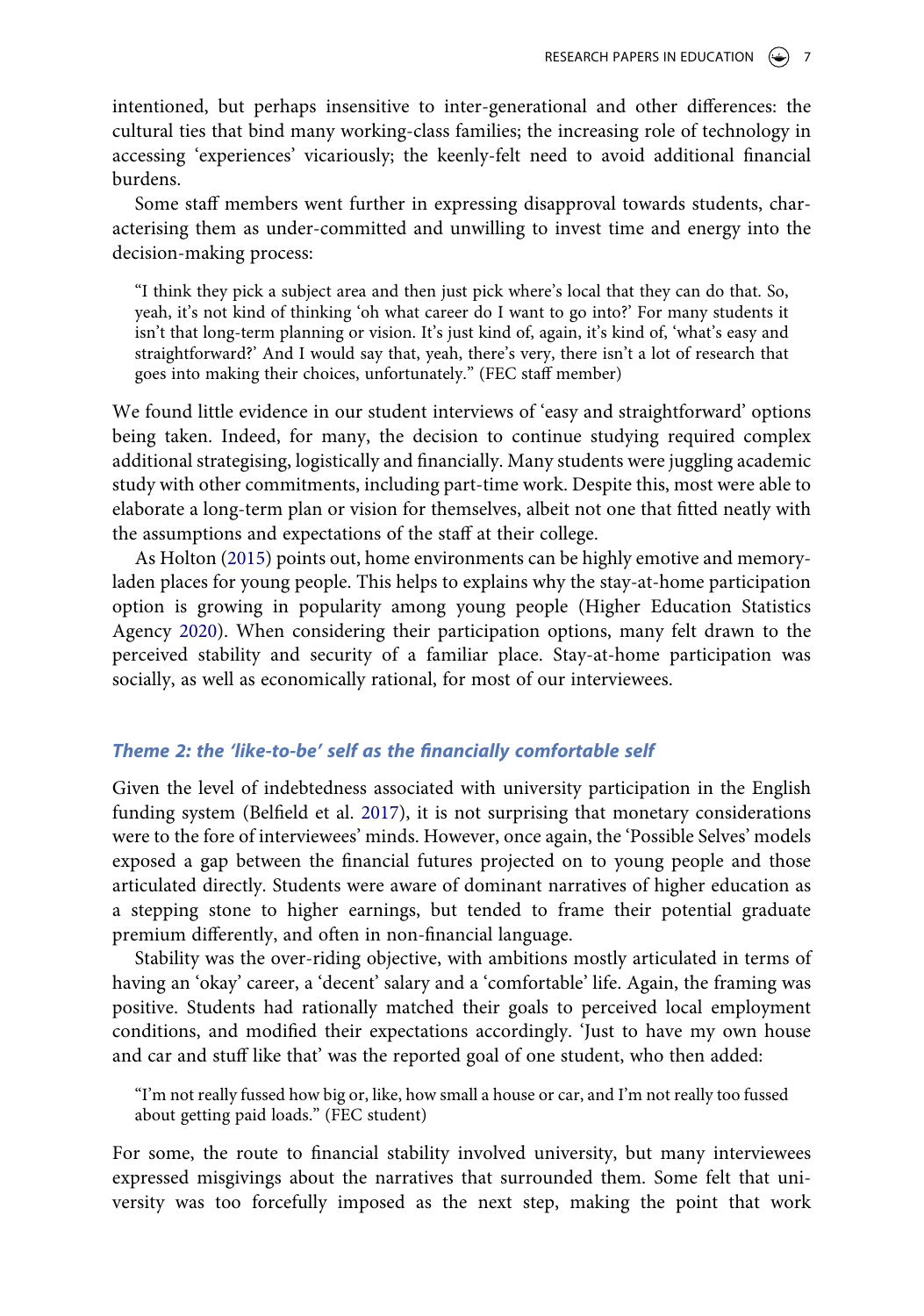$8 \quad (*)$  S. JONES ET AL.

experience was more important than further qualifications, while others questioned the reliability of the progression from degree-level study to secure employment:

"A good paying job and university aren't linked. Well, they can be linked but they're not like you have to go to university to have a good paying job". (FEC student)

Comments from staff tended to strike a different tone. Some feared that students were opting for short-term gains in vocational careers while foregoing potentially higher longer-term earnings through university attendance:

"They're probably just thinking about getting out of college, going to work and getting, you know. They're twenty, they're nineteen, twenty. They're going to get a job on a building site earning three or four hundred [pounds] a week and you know, that's what they're thinking about. And so it's really difficult to break that. We're pushing people into higher education. And so, you know, the guys that I have here at this college, say to me 'I can earn  $£500$  [a week] by not going to university so why would I go?' And it's a hard argument to really have with them because in one way you have to kind of agree with them." (FEC staff member)

The view expressed above may seem empathetic because it ultimately acknowledges students' economic rationality. However, it also involves deep-rooted class-based stereotypes that were not consistent with the way in which students talked about themselves. Students' imagined 'like-to-be' selves rarely involved manual work. Their arguments demonstrated a more nuanced understanding of labour markets than staff implied. They did not focus solely on anticipated short-term pay-offs. Whether it is the duty of advisers to 'break' students' way of thinking is therefore questionable.

Other staff took a different position, noting that the higher education sector focused disproportionately on the social aspects of being a university student, and pointing to university marketing that they found problematic and potentially demotivating for their FEC students. For instance, fears were expressed that universities overstated the added value of attending, which could be misleading to students:

"I think they're probably on the right side of marketing guidelines as to what they're allowed to say but I think sometimes they misrepresent university. University isn't necessarily guaranteed to get you a job on £50,000 a year as soon as you finish university but statistically on some courses you might earn more in your lifetime." (FEC staff member)

However, the way in which staff conceptualised their own FECs was sometimes at odds with this critique, and with what students said they wanted from their college. For example, one staff member emphasised that 'we very much promote ourselves as an aspirational college,' adding that 'we expect our students to be ambitious.' Further probing revealed that staff were acutely aware of how their colleges were perceived from the outside. Like universities, they were operating within a competitive educational environment built on prestige indicators and proxies of success.

Staff also imagined pressures on students from parents to enter the workforce immediately after they graduated from college:

"You know, if mum and dad want you to go out and get a job and start putting food on the table at home, you know, that [is] ultimately going to have impact". (FEC staff member)

"We do still have kind of some parents - I wouldn't say all, it'd be a minority - but some parents who are more keen for their sons and daughters to enter the job market, start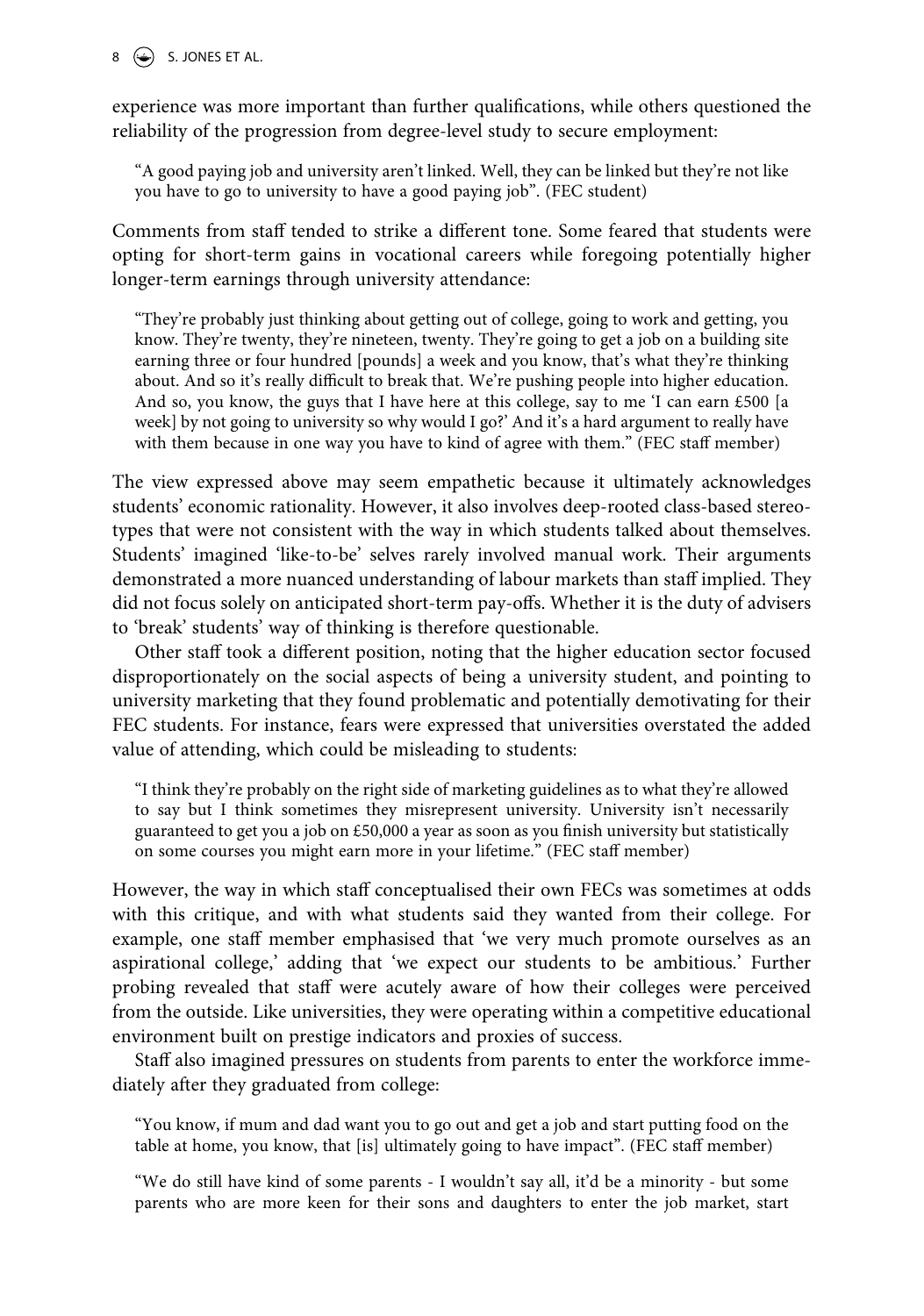earning money, start picking up those life skills straight away, and may not fully see the value of higher education." (FEC staff member)

But the assumptions that parents expected financial support from their children was not consistent with the students' testimonies, which occasionally acknowledged wanting to contribute to the family budget, but never mentioned feeling morally obliged to do so. The deficit model that college staff imposed on their parents was something that students were aware of and sometimes resentful towards.

Most interviewees discussed their future financial aspirations in relation to their personal interests, such as subjects they were interested in or jobs that they would find fulfilling. Here, 'like-to-avoid' dispositions emerged strongly, confirming Harrison's view ([2018\)](#page-15-2) that they can be just as motivating as 'like-to-be' selves. One student said:

"I don't want to do an office job. I just find it too like boring . . . the same thing like every day." (FEC student)

Other interviewees expressed fear about becoming 'trapped' in the workplace. Most were willing to sacrifice a higher graduate salary for a more stimulating working environment.

One staff member reflected on FECs' own role in disaffecting students, ascribing blame in part to the way that courses were framed in instrumental terms, as a means to enter a vocational sector as quickly as possible. The perceived danger here was that the courses were seen by students as obligatory and short-term rather than emancipatory.

"I mean if you look at the way vocational courses are described to young people, it's all about [being able to] support you into your chosen sector. And that's not just at college, I think that's across the board in FECs and vocational courses. And there's the chance that they sort of see this as a mandatory piece of education, where [if] they pick something they get something to the career they want, or into the sector they want, then that's sort of two years done and then they can go and do what they want to do but it's without the long term thinking that HE would progress them further and that sector will help them earn more money in the future." (FEC Staff member)

The view that 'HE would progress [students] further' perhaps lies at the heart of many tensions. It could be argued that staff are right to encourage their students to take a more long-term approach and aspire to higher levels of education. They are aware of the graduate premium associated with degree-level work and, in many cases, experienced the transformatory power of higher education personally. Indeed, even though we did not use the 'Possible Selves' model as a direct prompt in staff interviews, it often emerged organically in their thinking. Staff readily imagined future selves for their students based their own pasts. However, students were reluctant to accept externally imposed projections of themselves, often critiquing the motivations behind them. These external imagined futures often conflicted with students' instinct to remain grounded within a familiar environment, and to avoid the financial indebtedness associated with the 'full' university experience.

#### **Discussion: how are possible selves forged?**

Using the 'Possible Selves' model allowed crucial and policy-relevant tensions to be captured as students' futures were imagined. In putting the model into practice, we have shown how it can act as a 'mediating artefact' within a research methodology by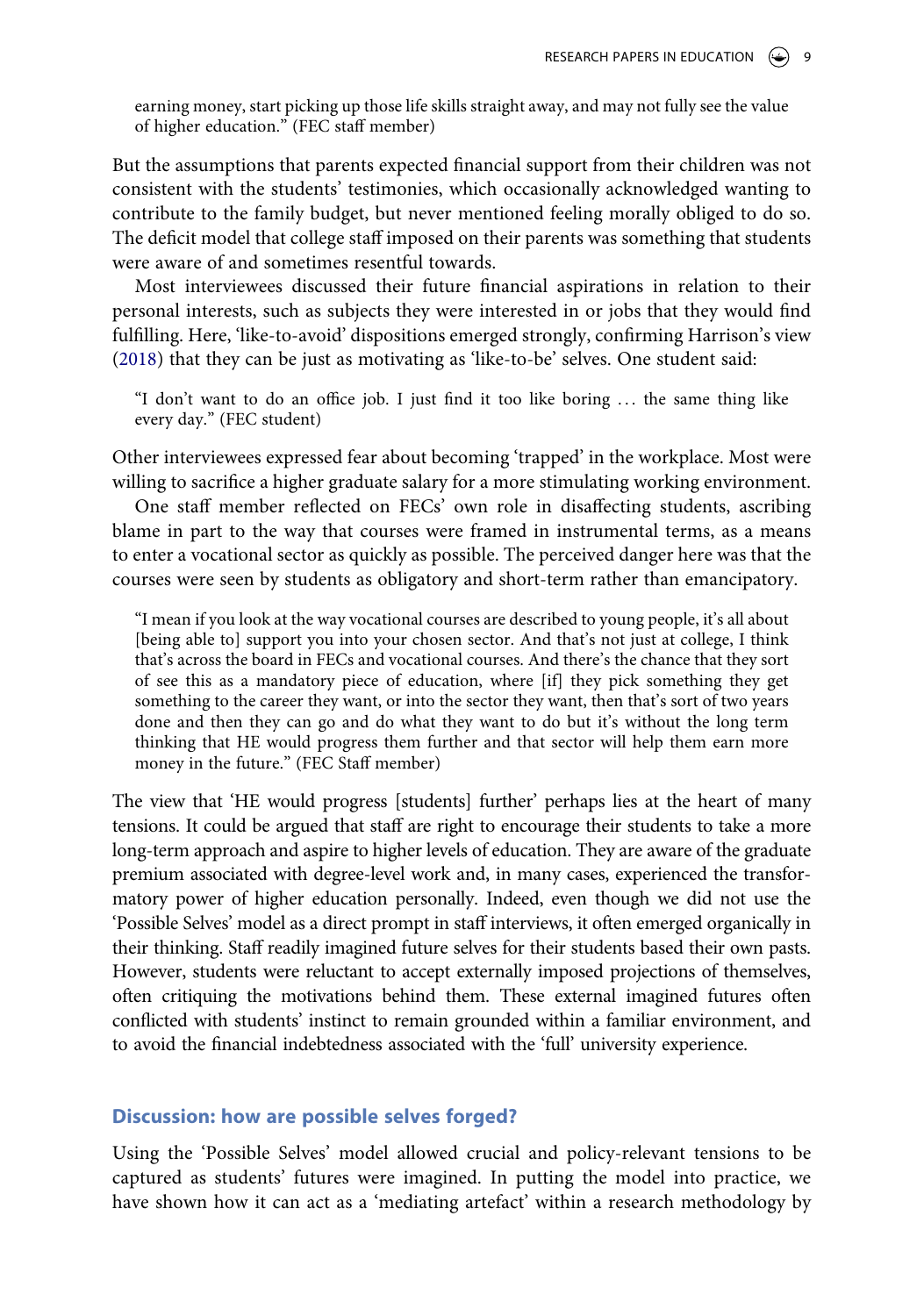<span id="page-10-0"></span>helping to exemplify some of the intricate and knowledgeable ways in which young people set about elaborating their future selves. However, following Murphy's [\(2018\)](#page-16-7) work on the role of family in shaping 'like-to-be selves' we argue that the 'Possible Selves' model is receptive to further refinement to accommodate how emerging versions of the 'self' are constructed and influenced by external factors. College students from less advantaged backgrounds remain highly aspirational. However, we note a tendency for their aspiration to be expressed in ways that are inconsistent with the language used by FEC staff, and which sometimes betray naivety about the practical steps needed to progress.

In particular, our data point to rivalry between multiple 'Possible Selves'. Several students expressed concern that their academic journey could be derailed by events beyond their control, and their aspirational self therefore never realised. For example, one student said: 'What if I randomly have a baby [in] three years and then I'm like, "oh no I can't do that university now?"' Other students indicated that they held on to multiple 'selves' because their personal lives were disordered and they feared that no single, clearly bounded path would become available for them to follow. In such ways, young people were demonstrating high levels of self-awareness.

However, this self-awareness did not mitigate the uncertainty that students felt about the routes through which the optimal possible self might be accessed. Many of our interviewees felt that they lacked the wherewithal to 'play the game' when it came to educational advancement and workplace transition, unable to imagine themselves beyond their immediate, short-term future. For example, one student said 'I literally don't know what you do after you've got a degree? Do you look for jobs? Or is that it?' This was partly an IAG issue: schools-based careers advice was an inadequate surrogate for the kind of social and cultural capitals upon which more advantaged peers are able to draw. Like the BTEC students interviewed by Baker ([2019](#page-14-6)), the young people that we spoke to felt excluded from national and local outreach initiatives, constrained by financial limitations, and denied opportunities to develop their own sense of 'place' in the education pipeline. We found repeated evidence of long-term vagueness muddying short-term motivation. Without a clear path to the optimal self, some students struggled to remain academically focused. Well-elaborated possible selves can be motivational possible selves, but the participants in the study were and un(der)motivated because their possible selves were un(der)elaborated.

On an individual level, observations were made that suggested an incomplete or inaccurate understanding of the experiences that might associate most closely with the 'Possible Selves' to which young people aspired. For example, one reported: 'I used to have a job but I lost it because they scammed me,' referring to how she was unfairly dismissed from an art gallery after two shifts for bureaucratic reasons. But while recounting the story, it became apparent that the gallery was in fact exhibiting and selling the student's art. The cultural capital and exchange value of having her artwork publicly displayed had passed undetected by the student.

We also find myriad assumptions being made by staff about the young people in our interviews, often unconsciously modelled on the 'normal' transition route of previous generations and therefore insensitive to differences in culture and motivation. Students sketched out their future selves tentatively, often with a high degree of passivity. This was partly because of incongruities between the guidance available and students' perception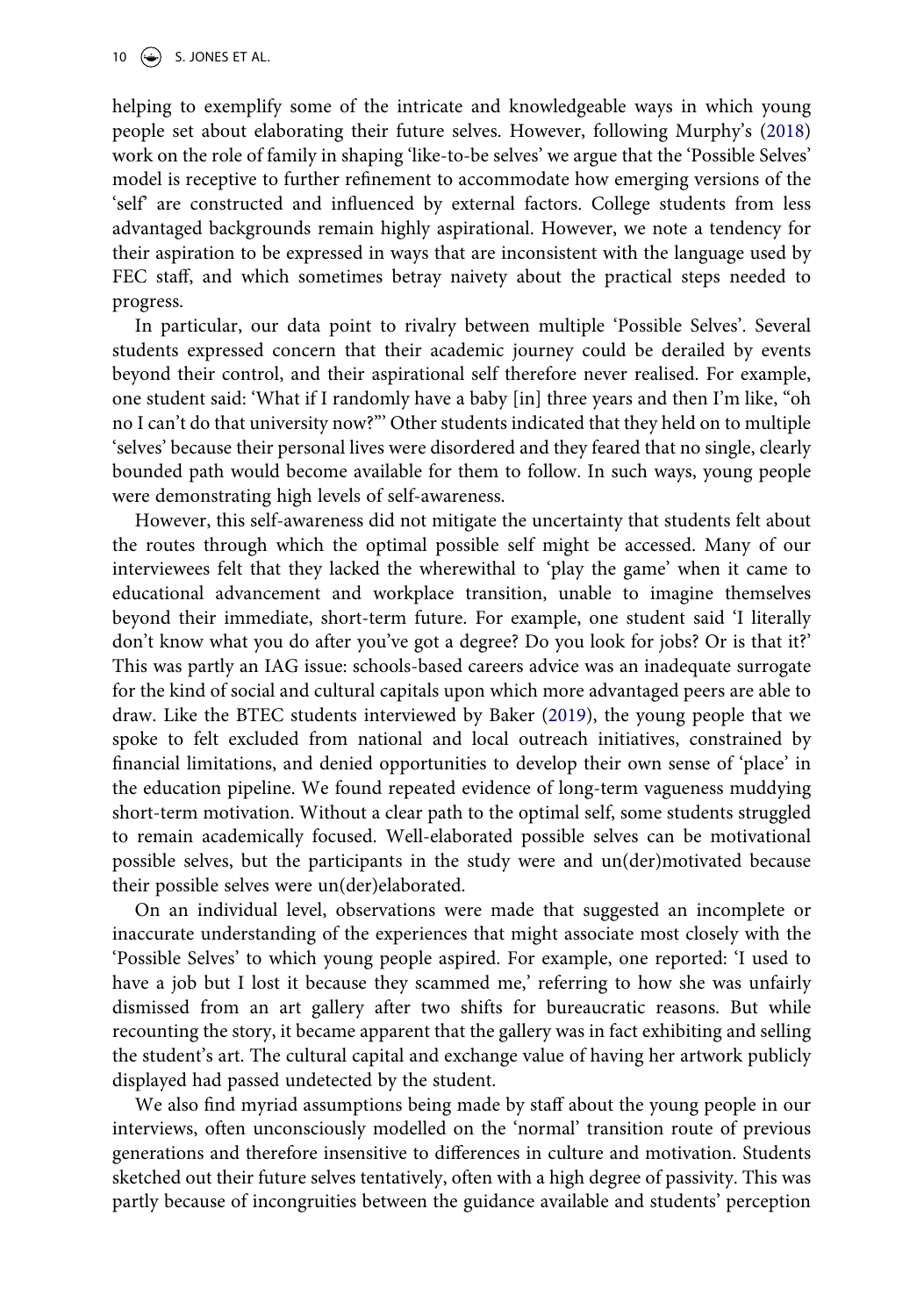of their own position. For some, being a student or being a graduate was firmly a 'like-toavoid' self (unlike, say, being a home-owner, which was a 'like-to-be' self). But staff repeatedly framed familial influence from a deficit perspective, regarding stay-at-home participation as failure and parental influence as counter-productive. University was uncritically presented as the 'right' way to elaborate the self, resulting in uncertainty and marginalisation for many students. This is perhaps a hangover from the aspirational discourses of Widening Participation policy that located self-exclusion as the individual's problems and projected low ambitions on to working-class families (Harrison and Waller [2018](#page-15-3)).

Possible selves were thus forged through a series of uneasy and problematic compromises. Students were being pressured to accommodate advice based on stereotypes around what a traditional university education looks like, while also pressurising themselves to keep open as many options as possible to accommodate unexpected individual setbacks. Added to this mix was often a deficit in trusted information, structural barriers of which many interviewees were acutely aware, and a lingering sense that they were to blame – as students – for lacking ambition. Unsurprisingly, where possible selves did emerge through this fog, they were often elaborated under-confidently.

<span id="page-11-1"></span>However, it could be argued that students' cost-benefit calculations were actually better informed that those of their advisers, and shrewdly resistant to dominant narratives of average gain (e.g. McGuigan, McNally, and Wyness [2016](#page-16-8)). Our interviewees had an instinctive awareness that their 'future self' would be shaped by different input variables from those of previous generations and of their more advantaged peers. In taking into account the structural constraints of class, ethnicity and gender, students arguably measured risk – and therefore crafted 'Possible Selves' – in more sophisticated ways than that assumed by public discourses. Choices remained rational, but were based on different cost-benefit formulae than those applied elsewhere.

# **Conclusion**

Like other researchers (Harrison [2018](#page-15-2); Harrison and Waller [2018](#page-15-3); Erikson [2019;](#page-15-16) Henderson [2019](#page-15-4); Henderson, Stevenson, and Bathmaker [2019\)](#page-15-0), we find the 'Possible Selves' model to be an instructive and appropriate thinking tool for approaching questions around access to university for young people from lower participation backgrounds. The model offers a rich and potentially exciting lens for critiquing policy, especially as successful elaboration can allow accelerated propulsion towards the 'liketo-be' self (Oyserman et al. [2004](#page-16-6)). By specifically asking FEC students about their imagined future selves, we were able to see how bridges were being constructed between the present and the future.

<span id="page-11-0"></span>However, we identify a need for further research to explore how future selves are shaped and normalised by external factors. The young people that we profiled had absorbed messages from multiple directions, internalising numerous outsiders' perceptions of their future, sometimes regardless of their acuity. Emerging expressions of 'liketo-be' and 'like-to-avoid' thus need to be treated with caution and contextualised appropriately. Indeed, asking young people aged 16 to 18 about their possible selves reveals a complex web of accumulated pressures (see also Erikson [2019](#page-15-16)). Many of the ways in which students have been conditioned to think emerge during interviews, but by then it is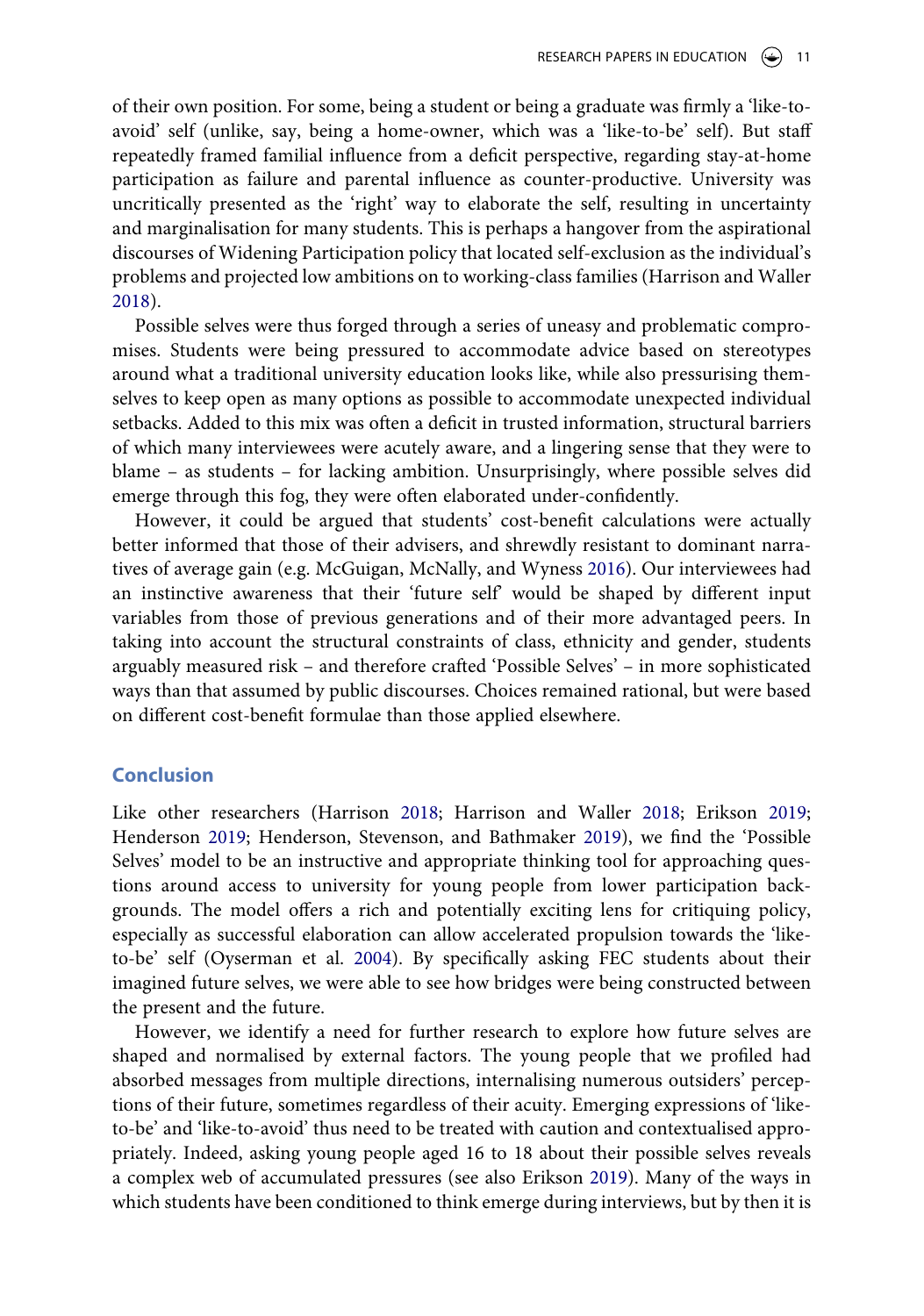12  $\left(\rightarrow\right)$  S. JONES ET AL.

arguably too late to gain a sense of what is truly wanted and not wanted. Students selfregulate their 'like-to-be' self, resigned to socio-economic constraints and their relative lack of agency. Following Oyserman et al. [\(2004](#page-16-6)), we therefore suggest a distinction between 'true possible selves' and 'conditioned possible selves', arguing that the former become difficult to identify for those denied structural facilitation. This echoes the attention that Clegg pays to 'the gap between how individuals think and talk about their futures in relation to their actions in the present, and the ways this cannot be discursively neutral' ([2019,](#page-15-17) 53).

<span id="page-12-0"></span>The 'Possible Selves' model has always positioned students' imagined futures in context, both present and future, and acknowledged structural constraints and the limits of agency (Harrison [2018\)](#page-15-2). In such ways it differs from decontextualised accounts of aspiration or ambition, despite questions of whether the 'Possible Selves' model confers too much agency to the individual students (Henderson [2019](#page-15-4)). Oyserman et al. [\(2004\)](#page-16-6) imply that even the most eloquently expressed visions of the 'like-to-be' self are not enough unless linked with credible realisation strategies. A focus on 'elaboration' can therefore risk placing further blame on young people for lacking the strategies to fulfil their 'like-to-be' selves. The ability to articulate one's possible selves is important, but it cannot compensate for a lack of well-understood progression routes. As Harrison [\(2018\)](#page-15-2) points out, thinking about future selves is only likely to be transformational for disadvantaged young people within a facilitative organisational context. We identified high levels of personal aspiration but also high levels of indecision among students lacking relevant capitals and unable to access reliable IAG. One danger of the 'Possible Selves' model is that it does not fully accommodate the 'social realist' students who have understood and accepted that their aspirations need to be moderated by the lack of openings for young people like them to succeed. The 'like-to-be' selves elaborated by such students can easily be mistaken for unambitious selves, especially where they deviate from those encoded in dominant discourses of university participation. As Erikson notes when critiquing the model, 'motivation is not formed in a cultural vacuum' [\(2019](#page-15-16), 23). We see the 'possible self' as a dynamic construct, embracing multiple, life-long learner identities.

Our analysis of interviews with staff may offer an insight into why students' possible selves were often confused or unstable. In many cases, advisers' own transition narratives were unwittingly replicated, with their own recalled possible selves being projected on to a generation of students negotiating a very different social and cultural landscape. Contrary to assumptions made by some staff, not all of the students that we interviewed were motivated by the prospect of a generous financial graduate premium. Aspirations were not limited by parental expectations and boundaries (Harrison and Waller [2018](#page-15-3)). As in previous studies (Jones et al. [2020\)](#page-15-18), we found young people visualising university participation through a non-financial lens and using non-financial language.

<span id="page-12-2"></span><span id="page-12-1"></span>Indeed, 'high-flying' metaphors tended be avoided, with FEC students preferring stability and security to the distant possibility of astronomical success. As such, their thinking was out of line with the more entrepreneurial lens through which ambition was conceptualised by their advisers. Voigt [\(2007\)](#page-16-9) warned against interpreting aspiration in consumer terms, noting that people from different backgrounds weigh up costs and potential gains in different ways. This was one of the reasons that students were loyal to educational spaces that they found familiar and considered safe. Even the lure of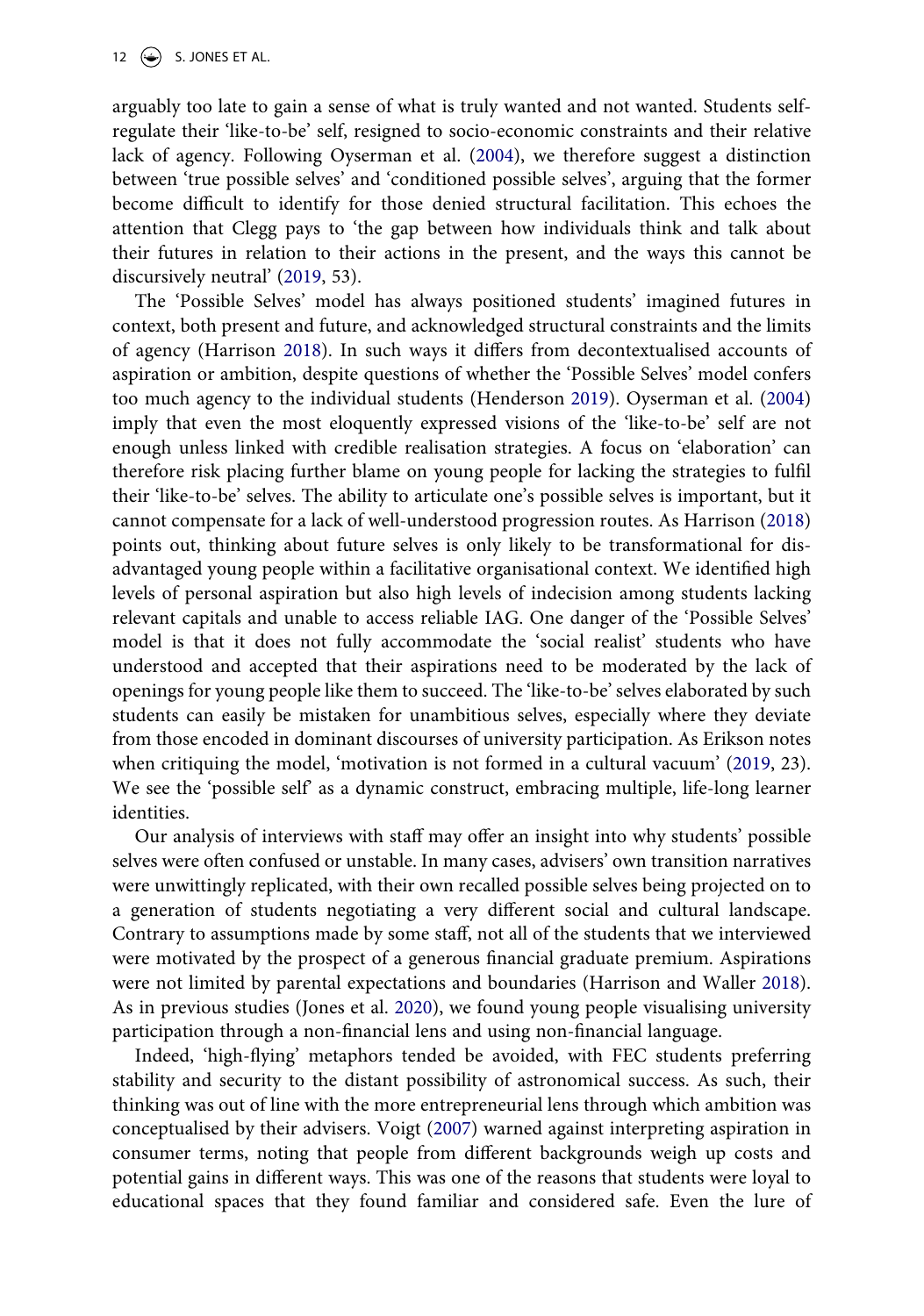institutional prestige, so embedded within discourses of higher education, was shunned. This created tensions between the students and their advisers, many of whom had internalised elitist sector hierarchies in which the stay-at-home student occupied a lowly position. Staff focused on average graduate outcomes, in contrast to students' more context-sensitive calculations of (perceived) individual risk. Social and geographic mobility was fetishised by students' advisers, adding to decision-making ambiguity.

For students' 'like-to-be' selves to be realised, transition discourses need to move beyond narrow conceptualisations of the 'university-educated possible self'. This projection, often favoured by FEC staff, rests on assumptions that students' financial and (assumed) lifestyle motivations take priority over familial and geographic motivations. It does not empower young people to elaborate their futures. Indeed, it sometimes leaves the FEC student feeling misunderstood and shamed. This has implications for FEC staff – who are arguably selling higher education 'wrong' – and also for policymakers in the post-Covid landscape where 'possible selves' are now being formed.

The 'university-educated possible self' would benefit from being reimagined, and we have identified specific ways in which its facilitation could become more sensitive to the needs and dreams of all young people, such that 'true possible selves' can be converted to future selves through sustained and appropriate structural support. Without this, the danger is that imagined selves remain imagined, closed down by antagonistic environments before the process of realisation begins. A first step would be for those involved with advising young people to recognise and respect their ambition, as they elaborate it, without seeing it through deficit lenses.

#### **Acknowledgement**

The authors are grateful to the National Collaborative Outreach Programme whose funding and support made the project this paper is based on possible. Further, we would like to thank Holly Henderson for her comments and suggestions on the draft of this paper.

# **Funding**

This work was supported by the National Collaborative Outreach Programme

#### **Notes on contributors**

*Steven Jones* is a Professor of Higher Education and Head of the Manchester Institute of Education at the University of Manchester. He conducts research into policy and practice in post-compulsory education that explores how economically disadvantaged young people conceptualise, engage with and perform at university. He is particularly interested in how students' cultural and social capital affects their higher education experiences.

*Rita Hordósy* is a Nottingham Research Fellow at the University of Nottingham. Her research interests revolve around social justice issues in education and post-compulsory education trajectories, with her current work focusing on the research/teaching nexus compared across European universities.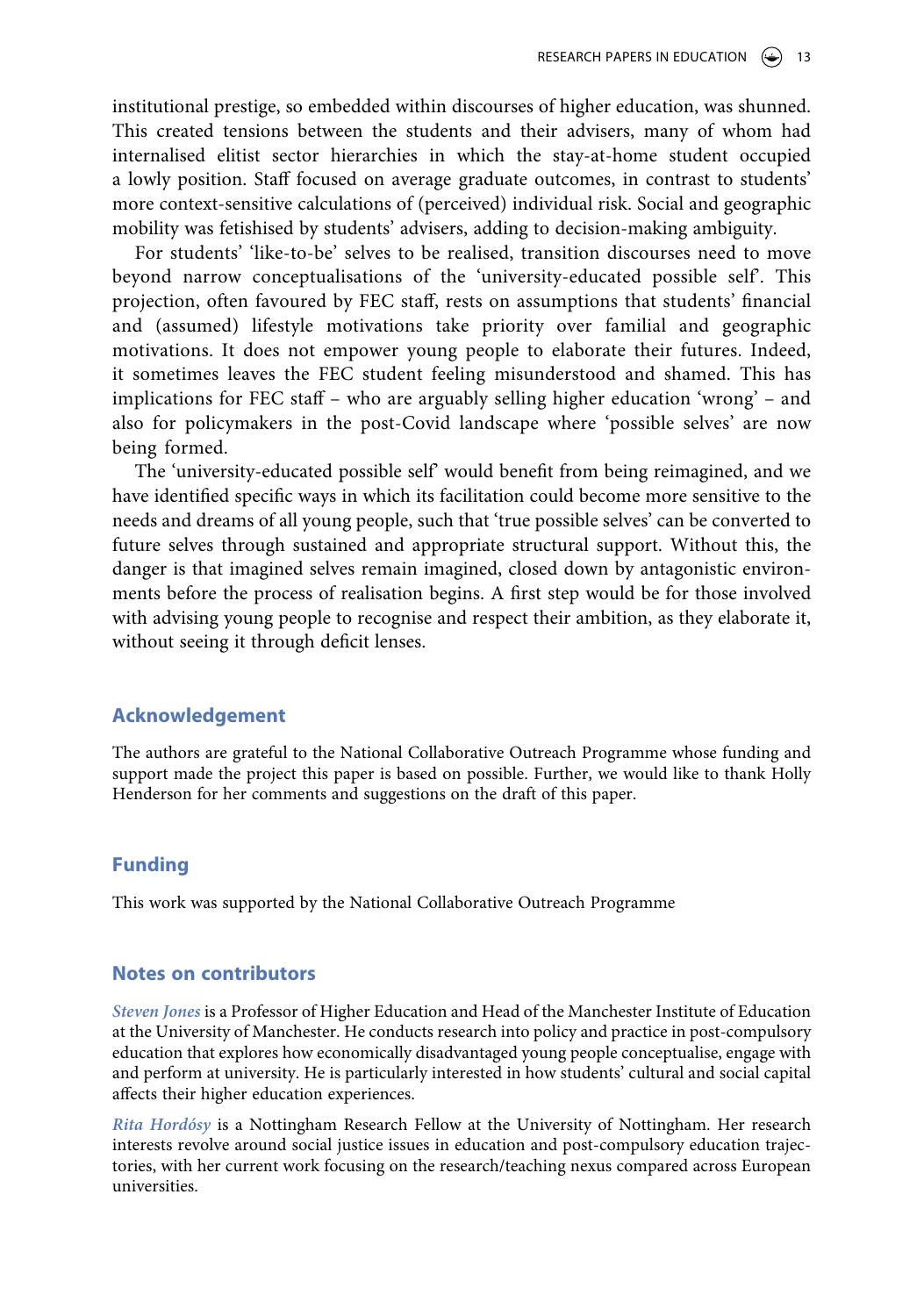14  $\left(\rightarrow\right)$  S. JONES ET AL.

*Jenna Mittelmeier* is a Lecturer in International Education in the Manchester Institute of Education at the University of Manchester. Her research focuses on students' transition in higher education, with particular expertise in international students' experiences and curriculum internationalisation.

*Aunam Quyoum* is a PhD researcher in Education at the University of Sheffield. She uses participatory methods and curriculum-based research as a prism to explore students' understanding of history, identity and citizenship in contemporary Britain.

*Tamsin McCaldin* is a Lecturer in Educational Leadership in the Manchester Institute of Education at the University of Manchester, as well as a former secondary school teacher. Her research focuses on students' experiences, particularly in the area of preparing for examinations, in the context of education policy.

#### **ORCID**

Steven Jones **b** http://orcid.org/0000-0002-4529-9996 Rita Hordósy Dhttp://orcid.org/0000-0002-1888-8269 Jenna Mittelmeier Dhttp://orcid.org/0000-0002-6037-822X Aunam Quyoum **b** http://orcid.org/0000-0003-3637-543X

#### **References**

- <span id="page-14-7"></span>Abrahams, J. [2018.](#page-3-0) "Option blocks that block options: exploring inequalities in GCSE and A Level options in England." *British journal of sociology of education* 39 (8): 1143–1159. doi:[10.1080/](https://doi.org/10.1080/01425692.2018.1483821) [01425692.2018.1483821.](https://doi.org/10.1080/01425692.2018.1483821)
- <span id="page-14-4"></span>Acquah, D. K., H. Limmer, and D. Malpass. [2017](#page-3-1). "'I don't know where to find the careers adviser . . . he has disappeared': the impact of changes to careers advice on 14–16 year olds in University Technical Colleges and schools." *Research Papers in Education* 32 (2): 197–216. doi:[10.1080/02671522.2016.1167234](https://doi.org/10.1080/02671522.2016.1167234).
- <span id="page-14-1"></span>Archer, L., and M. Hutchings. [2000.](#page-2-0) "'Bettering Yourself'? Discourses of risk, cost and benefit in ethnically diverse, young working-class non-participants' constructions of higher education." *British journal of sociology of education* 21 (4): 555–574. doi:[10.1080/713655373](https://doi.org/10.1080/713655373).
- <span id="page-14-5"></span>Atkins, L. [2017](#page-3-2). "The odyssey: school to work transitions, serendipity and position in the field." *British journal of sociology of education* 38 (5): 641–655. doi:[10.1080/](https://doi.org/10.1080/01425692.2015.1131146) [01425692.2015.1131146.](https://doi.org/10.1080/01425692.2015.1131146)
- <span id="page-14-8"></span>Bahn, S., and L. Barratt-Pugh. [2013](#page-4-0). "Getting reticent young male participants to talk: Using artefact-mediated interviews to promote discursive interaction." *Qualitative Social Work* 12 (2): 186–199. doi:[10.1177/1473325011420501](https://doi.org/10.1177/1473325011420501).
- <span id="page-14-6"></span>Baker, Z. [2019.](#page-3-3) "The vocational/academic divide in widening participation: the higher education decision making of further education students." *Journal of Further and Higher Education* 1–15. doi:[10.1080/0309877X.2019.1599328.](https://doi.org/10.1080/0309877X.2019.1599328)
- <span id="page-14-0"></span>Ball, S. J., S. MacRae, and M. E. G. Maguire. [1999.](#page-2-1) "Young lives, diverse choices and imagined futures in an education and training market." *International Journal of Inclusive Education* 3 (3): 195–224. doi:[10.1080/136031199285002.](https://doi.org/10.1080/136031199285002)
- <span id="page-14-3"></span>Bathmaker, A.-M., N. Ingram, and R. Waller. [2013](#page-2-2). "Higher education, social class and the mobilisation of capitals: Recognising and playing the game." *British journal of sociology of education* 34 (5–6): 723–743. doi:[10.1080/01425692.2013.816041.](https://doi.org/10.1080/01425692.2013.816041)
- <span id="page-14-2"></span>Beaumont, C., C. Moscrop, and S. Canning. [2016](#page-2-3). "Easing the transition from school to HE: scaffolding the development of self-regulated learning through a dialogic approach to feedback." *Journal of Further and Higher Education* 40 (3): 331–350. doi:[10.1080/](https://doi.org/10.1080/0309877X.2014.953460) [0309877X.2014.953460.](https://doi.org/10.1080/0309877X.2014.953460)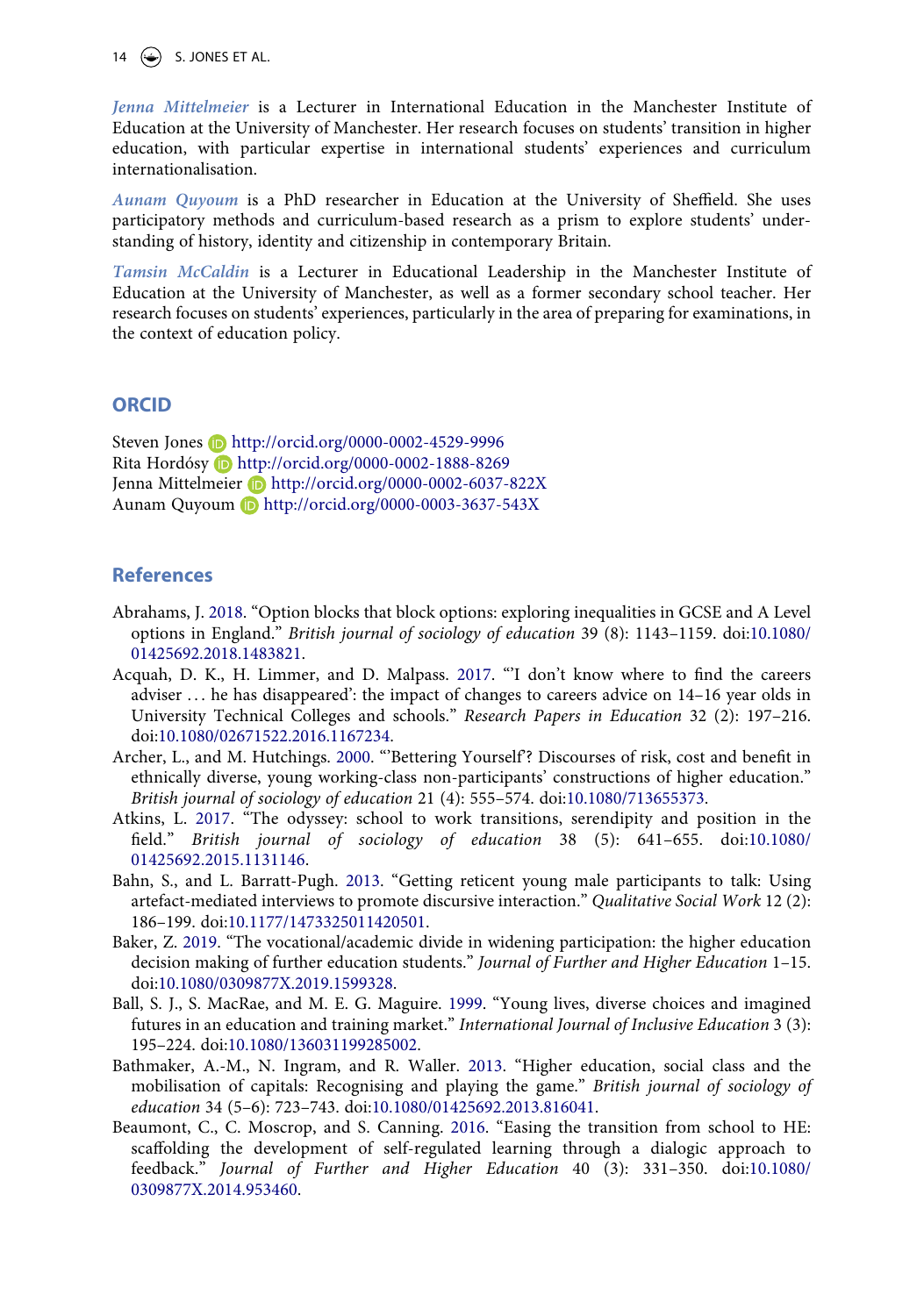- <span id="page-15-15"></span>Belfield, C., J. Britton, L. Dearden, and V. D. E. Laura. [2017.](#page-7-0) "Higher Education funding in England: past, present and options for the future" IFS Briefing Note BN211. [https://dera.ioe.](https://dera.ioe.ac.uk/33177/1/BN211.pdf) [ac.uk/33177/1/BN211.pdf](https://dera.ioe.ac.uk/33177/1/BN211.pdf)
- <span id="page-15-6"></span>Boliver, V. [2013](#page-3-0). "How fair is access to more prestigious UK universities?" *British Journal of Sociology* 64 (2): 344–364. doi:[10.1111/1468-4446.12021](https://doi.org/10.1111/1468-4446.12021).
- <span id="page-15-10"></span>Braun, V., and V. Clarke. [2006](#page-5-1). "Using thematic analysis in psychology." *Qualitative research in psychology* 3 (2): 77–101. doi:[10.1191/1478088706QP063OA.](https://doi.org/10.1191/1478088706QP063OA)
- <span id="page-15-17"></span>Clegg, S. [2019.](#page-12-0) "Extending the analytical scope of theories of 'possible selves'." In *Possible Selves and Higher Education: New Interdisciplinary Insights*, edited by H. Henderson, J. Stevenson, and A.-M. Bathmaker, 41–56. Abingdon: Routledge.
- <span id="page-15-7"></span>Crawford, C., L. Dearden, J. Micklewright, and A. Vignoles. [2017.](#page-3-4) *Family Background and University Success Differences in Higher Education Access and Outcomes in England*. Oxford: Oxford University Press.
- <span id="page-15-8"></span>Cross, S., and H. Markus. [1991.](#page-3-5) "Possible selves across the life span." *Human development* 34 (4): 230–255. doi:[10.1159/000277058](https://doi.org/10.1159/000277058).
- <span id="page-15-11"></span>Crozier, G., D. Reay, J. Clayton, L. Colliander, and J. Grinstead. [2008](#page-6-0). "Different strokes for different folks: diverse students in diverse institutions – experiences of higher education." *Research Papers in Education* 23 (2): 167–177. doi:[10.1080/02671520802048703.](https://doi.org/10.1080/02671520802048703)
- <span id="page-15-9"></span>Erikson, M. G. [2007.](#page-3-6) "The meaning of the future: Toward a more specific definition of possible selves." *Review of General Psychology* 11 (4): 348–358. doi:[10.1037/1089-2680.11.4.348.](https://doi.org/10.1037/1089-2680.11.4.348)
- <span id="page-15-16"></span>Erikson, M. G. [2019.](#page-11-0) "Potentials and challenges when using possible selves in studies of student motivation." In *Possible Selves and Higher Education: New Interdisciplinary Insights*, edited by H. Henderson, J. Stevenson, and A.-M. Bathmaker, 13–26. Abingdon: Routledge.
- <span id="page-15-1"></span>Erikson, M. G., B. Hansson, and S. Lundblad. [2012](#page-1-3). "The possible selves of adult women with anorexia nervosa." *Eating disorders* 20 (4): 288–299. doi:[10.1080/10640266.2012.689212](https://doi.org/10.1080/10640266.2012.689212).
- <span id="page-15-2"></span>Harrison, N. [2018](#page-1-4). "Using the Lens of "Possible Selves" to Explore Access to Higher Education: A New Conceptual Model for Practice, Policy, and Research." *Social sciences* 7 (10): 209. doi:[10.3390/socsci7100209.](https://doi.org/10.3390/socsci7100209)
- <span id="page-15-3"></span>Harrison, N., and R. Waller. [2018.](#page-2-4) "Challenging discourses of aspiration: The role of expectations and attainment in access to higher education." *British educational research journal* 44 (5): 914–938. doi:[10.1002/berj.3475.](https://doi.org/10.1002/berj.3475)
- <span id="page-15-4"></span>Henderson, H. [2019](#page-2-4). "Borrowed time: a sociological theorisation of possible selves and educational subjectivities." In *Possible Selves and Higher Education: New Interdisciplinary Insights*, edited by H. Henderson, J. Stevenson, and A.-M. Bathmaker, 27–40. Abingdon: Routledge.
- <span id="page-15-0"></span>Henderson, H., J. Stevenson, and A.-M. Bathmaker. [2019.](#page-1-5) "Introduction: Why possible selves and higher education?" In *Possible Selves and Higher Education: New Interdisciplinary Insights*, edited by H. Henderson, J. Stevenson, and A.-M. Bathmaker, 1–11. Abingdon: Routledge.
- <span id="page-15-13"></span>Higher Education Statistics Agency. [2020](#page-6-1). *Higher Education Student Statistics: UK, 2018/19*. <https://www.hesa.ac.uk/news/16-01-2020/sb255-higher-education-student-statistics>
- <span id="page-15-14"></span>Holton, M. [2015.](#page-6-2) "'I already know the city, I don't have to explore it': Adjustments to 'sense of place' for 'local' UK university students." *Population, space and place* 21 (8): 820–831. doi:[10.1002/psp.1866](https://doi.org/10.1002/psp.1866).
- <span id="page-15-12"></span>John, C., G. Crozier, and D. Diane Reay. [2009.](#page-6-0) "Home and away: risk, familiarity and the multiple geographies of the higher education experience." *International Studies in Sociology of Education*  19 (3–4): 157–174. doi:[10.1080/09620210903424469](https://doi.org/10.1080/09620210903424469).
- <span id="page-15-5"></span>Jones, S. [2018.](#page-2-5) "Expectation vs experience: might transition gaps predict undergraduate students' outcome gaps?" *Journal of Further and Higher Education* 42 (7): 908–921. doi:[10.1080/](https://doi.org/10.1080/0309877X.2017.1323195) [0309877X.2017.1323195.](https://doi.org/10.1080/0309877X.2017.1323195)
- <span id="page-15-18"></span>Jones, S., K. Vigurs, and D. Harris. [2020.](#page-12-1) "Discursive framings of market-based education policy and their negotiation by students: the case of 'value for money' in English universities." *Oxford Review of Education* 1–18. doi:[10.1080/03054985.2019.1708711.](https://doi.org/10.1080/03054985.2019.1708711)